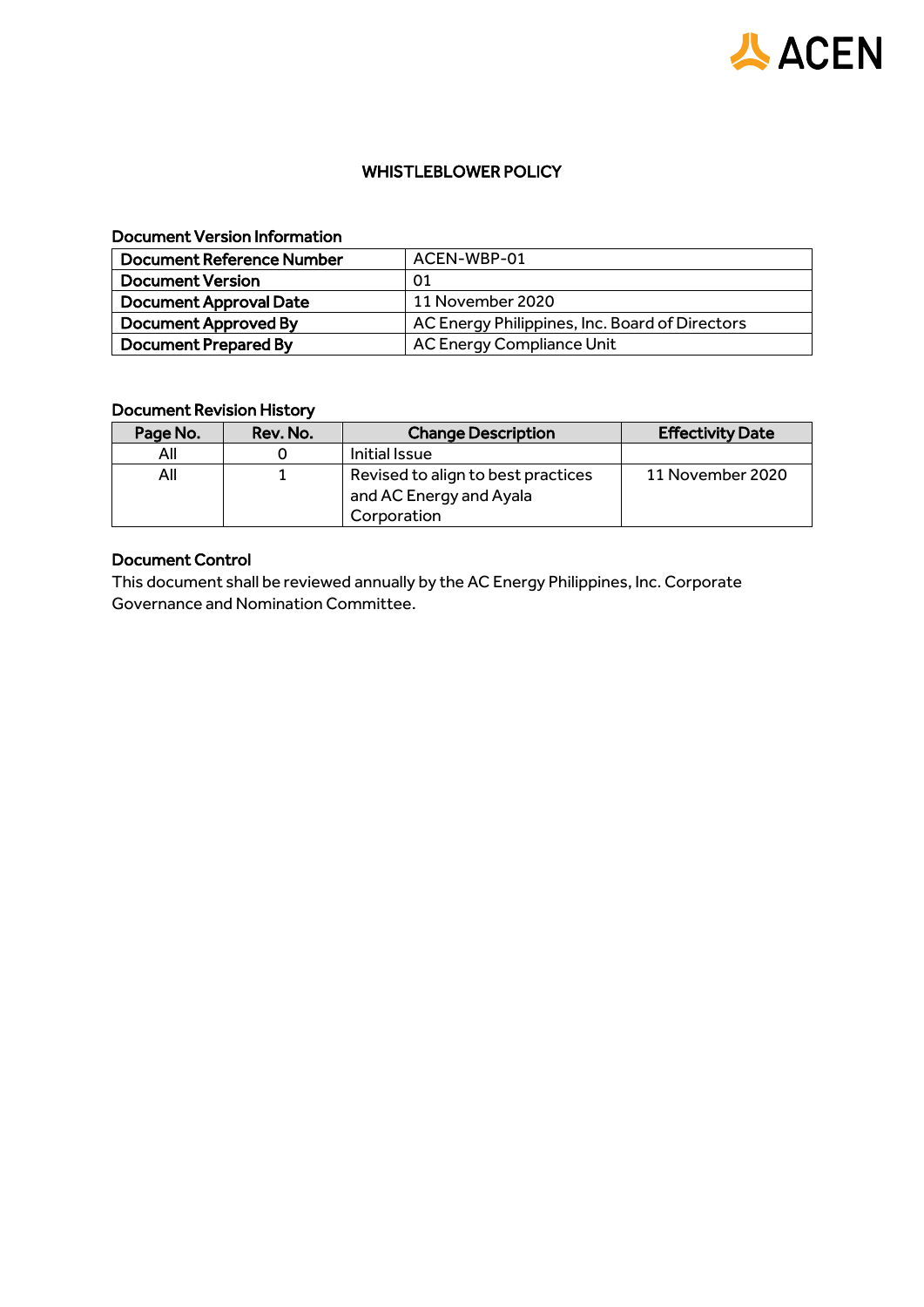

# **I. INTRODUCTION**

INTEGRITY is an integral part of the core values of **AC ENERGY PHILIPPINES, INC.** (the "Corporation"). It means doing the right thing under any circumstance and being accountable for one's own actions. The Corporation adheres to the principle of transparency as a tool in its pursuit of integrity. In line with this, the Corporation adopts this **WHISTLEBLOWER POLICY** (the "Policy") to empower directors, officers, and employees, and all suppliers, business partners, contractors, subcontractors and other third parties to report, without fear of retaliation, any illegal act, wrongdoing, malpractice, risk to the Corporation, or any violation of the Corporation's policies.

### **II. POLICY AND COVERAGE**

This Policy provides a formal mechanism and an avenue for directors, officers, employees, suppliers, business partners, contractors and sub-contractors and other third parties to disclose, report, provide information or raise a concern as to any illegal act, wrongdoing, malpractice, risk to the Corporation, or any violation company policy (hereinafter a "Report"). This Policy provides assurance that any person making such a Report (the "Whistleblower") shall be protected from retaliation, reprisals, harassment or disciplinary action or victimization for whistleblowing, and assurance that the identity of the Whistleblower shall be protected from unauthorized disclosure to the extent allowed by law or regulation.

This Policy is applicable to the Corporation and its subsidiaries. Unless the context indicates otherwise references to the "Corporation" shall include the Corporation's subsidiaries.

#### **III. INFORMATION THAT MAY BE SUBJECT OF A REPORT**

- (a) violation of law or government regulation;
- (b) violation of the Corporation's policy against corrupt practices;
- (c) misuse or misappropriation of Corporation's assets;
- (d) fraudulent reporting or accounting practice;
- (e) violation of the Corporation's policy against insider trading;
- (f) violation of the Securities Regulation Code;
- (g) violation of the Manual of Corporate Governance;
- (h) violation of the Corporation's policies on related party transactions;
- (i) violation of the Corporation's Code of Conduct;
- (j) any conflict of interest situation;
- (k) any conduct that poses a serious risk to public safety, health, or the environment;
- (l) any unethical or illegal conduct;
- (m) any concealment, or attempt to conceal any of the above;
- (n) any other conduct similar or related to the foregoing.

#### **IV. PROTECTION FROM RETALIATION**

The Whistleblower shall be protected from any form of retaliation, reprisals, harassment or disciplinary action or victimization in connection with any Report made in good faith, with a belief in the truth of the Report that a reasonable person in the Whistleblower's situation could have believed based upon the facts. A Report is not in good faith if made with reckless disregard, or wilful ignorance of facts that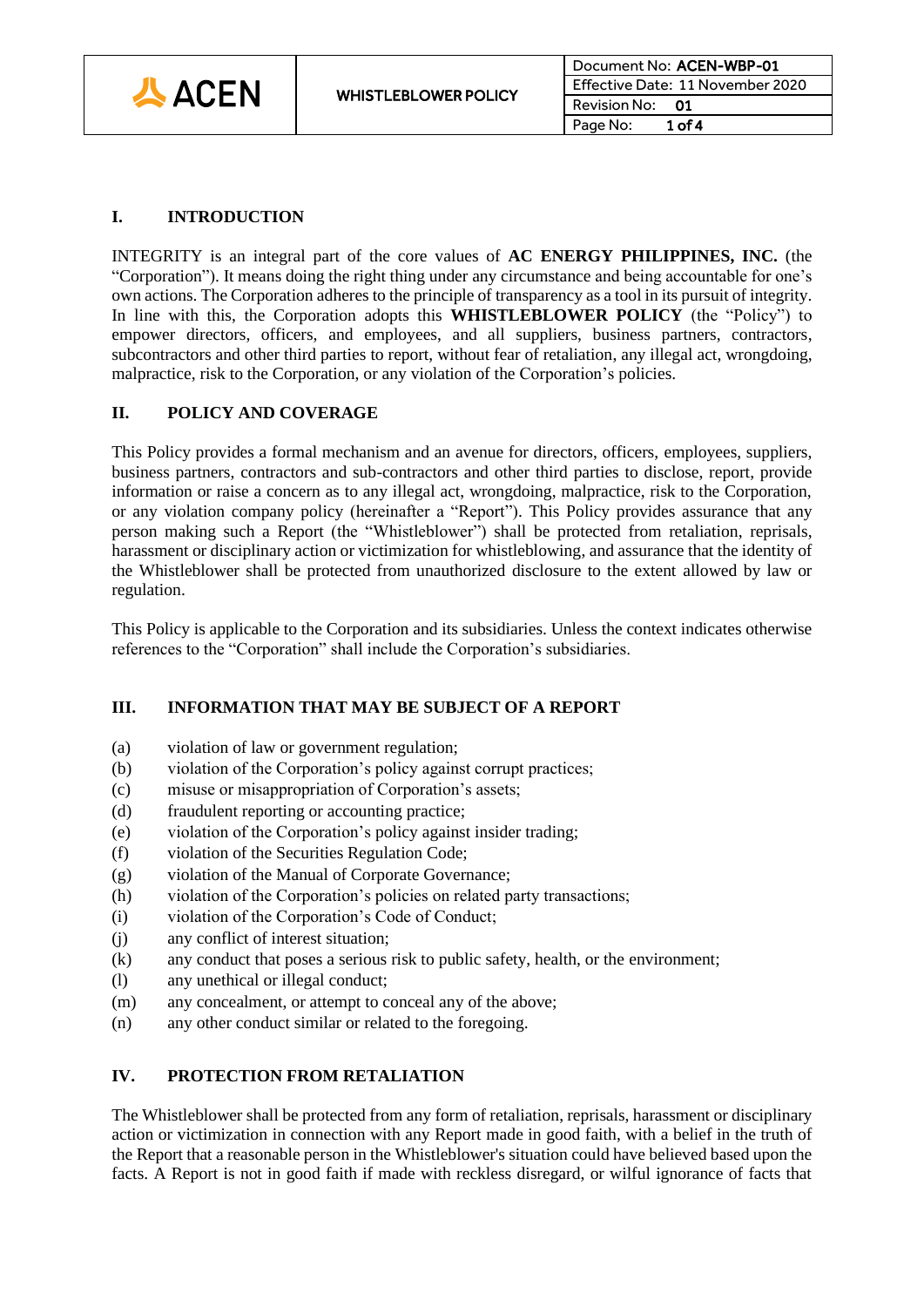

would disprove the disclosure. A Report need not be proven true to be deemed to have been made in good faith

Any harassment or retaliatory action shall be subject to disciplinary or legal action pursuant to relevant policies and procedures of the Corporation, and any applicable laws.

## **V. CONFIDENTIALITY**

All Reports shall be treated in confidence and the identity of the Whistleblower shall be protected and shall not be disclosed without the Whistleblower's written consent, or unless the Whistleblower is required by judicial or administrative process to give testimonial evidence. The Corporation duty to maintain anonymity shall cease where the Whistleblower has disclosed the Report or the information subject of the Report to third parties.

### **VI. ANONYMOUS REPORTS**

Reports made anonymously shall be investigated appropriately taking into consideration the gravity and credibility of the information provided in the Reports and the likelihood of validating such information using other reliable sources. A Report shall not be disregarded for the sole reason that the author of the Report is not identified. Persons responsible for investigating a Report shall have the duty to maintain anonymity of the Whistleblower.

#### **VII. REPORTING CHANNELS**

The Whistleblower may send or communicate a Report through any of the following channels:

#### **Reporting Channel**

| Website                 | Create separate channel $(c/\sigma \Pi)$ and link in the Company |  |
|-------------------------|------------------------------------------------------------------|--|
|                         | Website, messages directed to the Whistleblower Officer,         |  |
|                         | Head of Legal & Regulatory Department ("Legal").                 |  |
| Face-to-face meetings   | Any member of the Whistleblower Committee (the                   |  |
|                         | "Committee") composed of Human Resources and                     |  |
|                         | Corporate Services (HR & CS), Internal Audit Division            |  |
|                         | (IAD), Legal & Regulatory Department ("Legal"), and              |  |
|                         | Enterprise Risk Management.                                      |  |
| Email                   | Internal: whistleblower@acenergy.com.ph                          |  |
|                         | External: whistleblower@ayala.com.ph                             |  |
| Mail                    | Office of the Compliance Officer                                 |  |
|                         | 4 <sup>th</sup> Floor 6750 Office Building, Ayala Avenue         |  |
|                         | Makati City 1226 Philippines                                     |  |
| Mobile/Telephone Number | $730 - 6300$ loc. 6373                                           |  |
|                         |                                                                  |  |